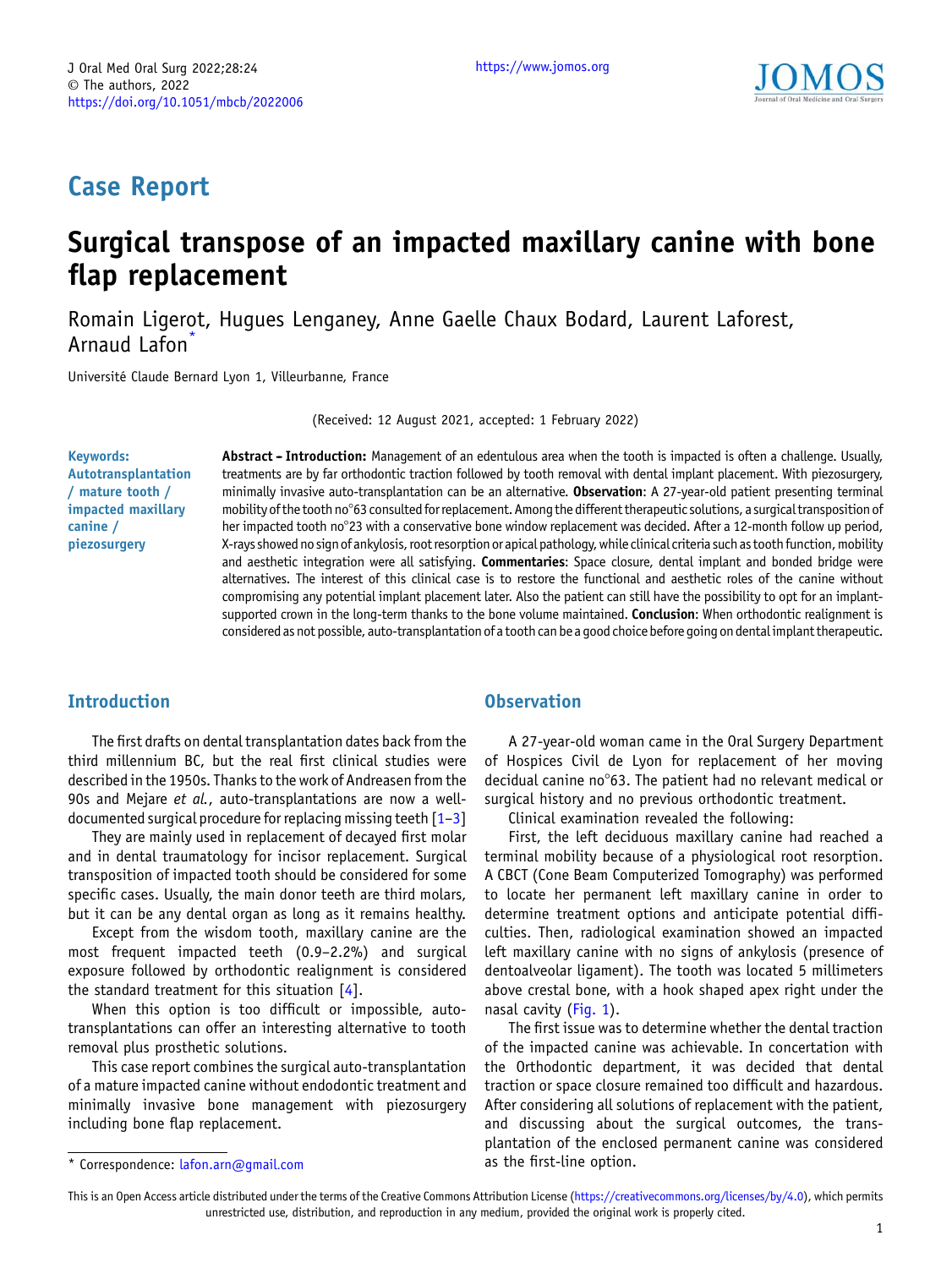<span id="page-1-0"></span>

Fig. 1. Pre-operative CBCT.

– Surgical management:

The surgery was performed under local anesthesia (Articaine 4% + epinephrin 1:1,00,000).

First, sulcular incision from 11 to 25 was performed with distal posterior slitting incision. Subperiosteum flap was elevated in order to expose bone from anterior nasal spine to zygomatic pillar including nasal cavity. Osteotomy was made by piezosurgery approach (Insert OT7-20 Mectron) with a trape-zoidal cut ([Fig. 2](#page-2-0)a). Cleavage of the bone was made with an osteotome and mallet, and the window was conserved in isotonic solution of NaCl. Once the tooth was exposed, root section was performed with a Zekria bur [\(Fig. 2b](#page-2-0)) and apex was left inside.

Then, dento-alveolar luxation was managed with a dental elevator on the crown to ensure the absence of any potential damage on the root periodontal cells. A slight enamel breakage of mesial ridge occurred during luxation. Right after this, avulsion of 63 was made. The neo-socket was achieved with round tungsten carbide bur 27/10 mm mounted on dental handpiece. Conservation of a solid vestibular ridge was important to preserve the volumes of bone and consequently soft tissue support in this aesthetic smile area.

The measured Extra-alveolar time (EAT) was 12 minutes. During this time the tooth was conserved into a compress soaked with sterile solution of NaCl.

Tooth replacement was possible without any alteration to the crown and transplant-root ([Fig. 2c](#page-2-0)).

Donor site was filled with Pangen collagen and the bone window was replaced on it to protect the whole and enhance osteogenesis ([Fig. 2](#page-2-0)d). 3/0 silk with horizontal papilla mattress sutures was used to close the flap and a semi-rigid steel contention wire, bonded with composite flow on 22, 23 and 24 to fix the transplant ([Fig. 2e](#page-2-0)).

To avoid any occlusal traumatizing overbites, a light enameloplasty was made with blue occlusal paper (40 $\mu$ m).

Finally, an immediate post-operative orthopantomogram was performed after [\(Fig. 3](#page-2-0)).

– Medications:

The patient started antibiotics (Amoxicillin 3 g per day for 7 days) and anti-inflammatory (Solupred 60 mg per day for 4 days) the morning of the surgery. Antibiotherapy was driven by the bone milling and the bone flap repositioning.

She was also prescibed painkillers (Paracetamol + Tramadol if needed) and mouthwashing (0.12% Chlorexidine) twice a day for 14 days. Medical instructions were local application of ice 3 times a day, cold liquid feed during 48 hours then transition to soft food for the subsequent 6 weeks.

A close clinical monitoring was implemented in order to anticipate the occurrence of any endodontic treatment on necrotic pulp symptoms.

This supervision started at seventh day with stitch removal. The patient experienced light pain episodes during the first week (grade 3 on EVA scale) and described a discomfort attributable to swelling rather than pain.

28 days later, the contention was removed and slight mobility was evaluated at 2 on Miller scale (5) [\(Fig. 4a](#page-3-0)). At third month, the vitality test was positive by simple blinded cryo test. Axial and lateral percussion test was negative, and mobility was physiologic compared to the contralateral canine ([Fig. 4](#page-3-0)b). At 6 months, vitality test remained positive still and percussion test yielded negative result with a physiologic tone. Mobility was evaluated physiologic. The first follow-up CBCT showed up good results: new primary bone filled up the empty socket, while the bone window was completely osteointegrated ([Fig. 5](#page-3-0)a).

Neither radiololucency, nor symptoms and/or any discomfort were perceived by the patient regarding the tooth apex left in place. She also received an aesthetic composite treatment in order to soften enamel breakage. After 12 months ([Fig. 4c](#page-3-0)), the test results (vitality, percussion, mobility) were unchanged. Also, there was neither dyschromia , nor significant pocket depth on probing. The patient announced she was 8-week pregnant. As a precautionary principle of this physiologic condition, instead of CBCT it was decided to make a retroalveolar X-ray with lead apron. This radio showed up satisfying results: no peri-apical radiolucency and the presence of dento-alveolar ligament signing the absence of ankylosis ([Fig. 5](#page-3-0)b).

#### Commentaries

The originality of the clinical case lies in the fact that transplantation was performed using a mature tooth sectioned at the apex level for enhancing revascularization. Murtadha et al. suggested that under close supervision, apicoectomy on some auto-transplanted teeth with complete apical formation presented the potential to undergo vascularization  $[6]$  $[6]$ . Then, other studies [\[7](#page-4-0),[8\]](#page-4-0) supported the statement that apicoectomy could enlarge the foramen of the transplant and so achieve high rates of revascularization. Pulp regeneration result from ingrowth of new cell-rich connective tissue which replaced the necrotic residual pulp tissue within 120 days.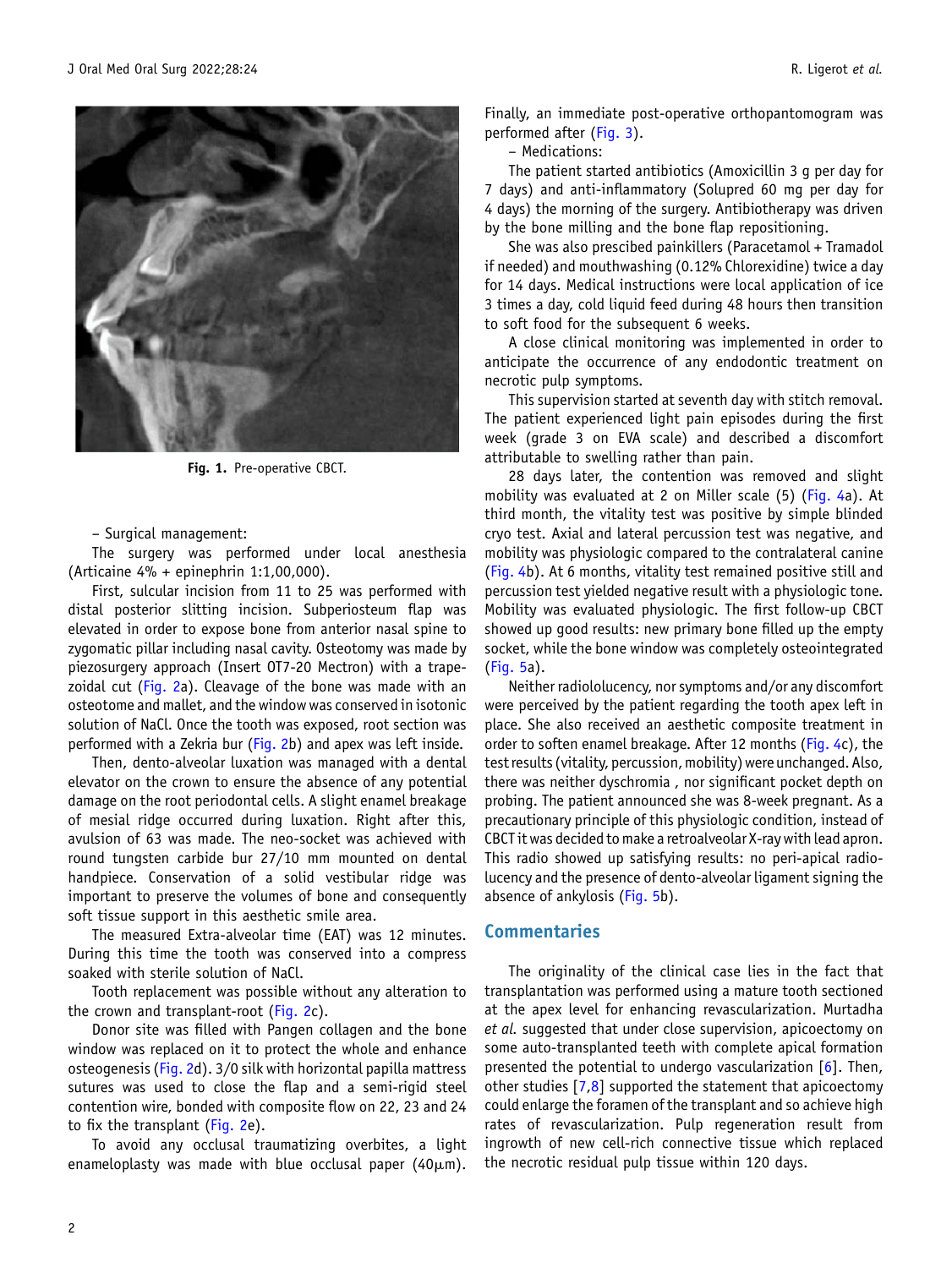<span id="page-2-0"></span>

Fig. 2. (a) Trapezoidal osteotomy, (b) tooth exposure, (c) transposition, (d) bone replacement, (e) bonded wire.



Fig. 3. Immediate post operative orthopantommogram.

Classical technique involves preparing the receiving site before removing the donor tooth [[9\]](#page-4-0). Some recent cases suggest to use CBCT and 3D printer to create surgical templates to gain precious EAT [\[10](#page-4-0)]. In this case, in order to avoid the risk of damaging the included canine, it was decided to create the

neo-socket for the placement of the transplant after removing the permanent canine. Thereby, surgical template was hardly conceivable.

Difficulties of this case were essentially to ensure a correct osseous conservation, and the hook shaped apex.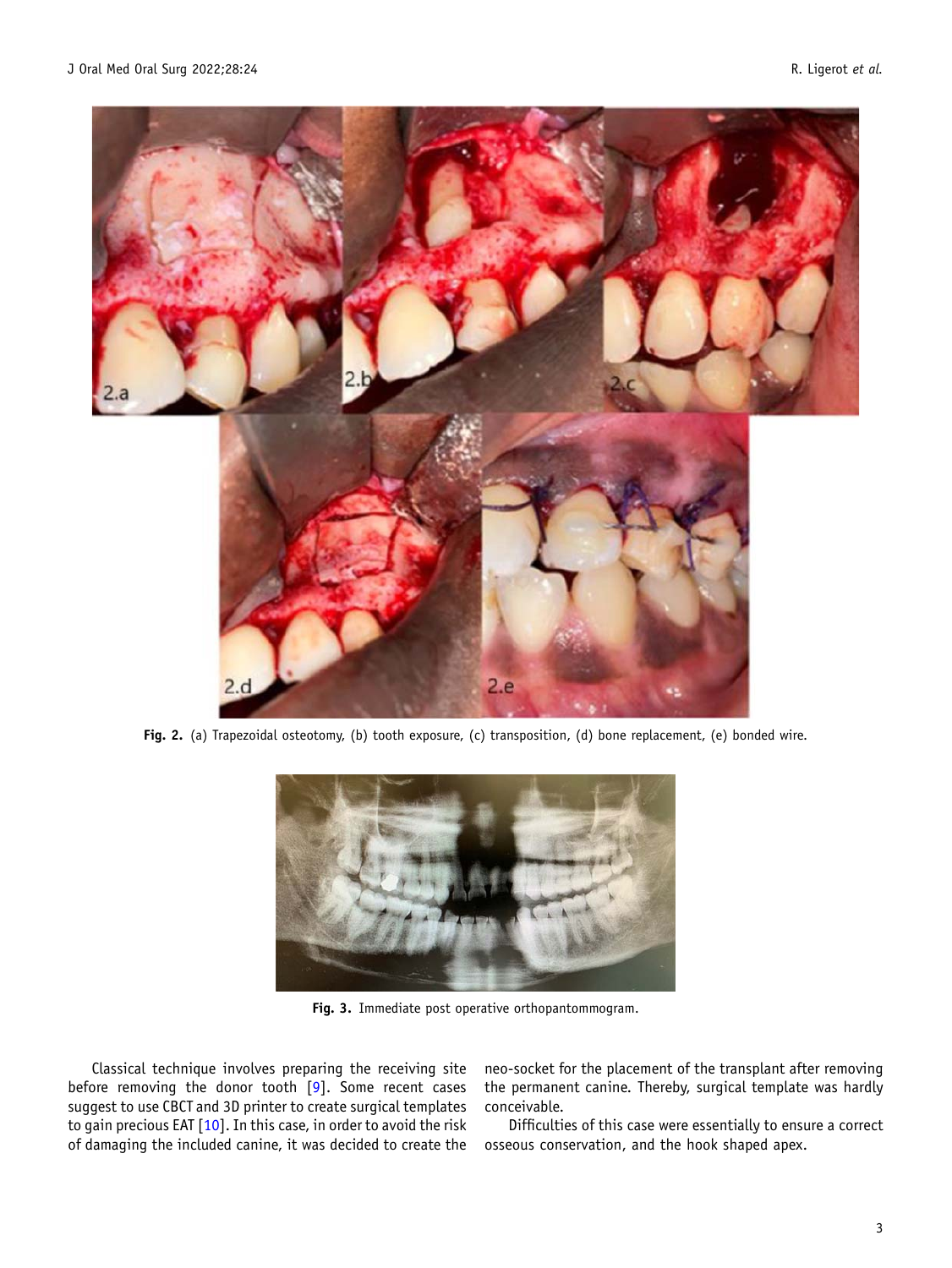<span id="page-3-0"></span>

Fig. 4. (a) 28 days post-operative, (b) 3 month, (c) 1 year.



Fig. 5. (a) 6 month post-op CBCT, (b) 1 year retroalveolar X-ray.

Concerning the osseous conservation, as described by Bertrand et al. [\[11](#page-4-0)] keeping a vestibular bone wall was essential to preserve bone volume and soft tissue support indeed. Using microvibrations of piezosurgery aimed to reduce discomfort and a meticulous minimal invasive cut  $[12]$  $[12]$ . The hook shaped root of the canine forced the radicular section and apex was left given to prevent any projection into the nasal fossae. The duration of the intervention was also reduced, along with the preservation of periodontal ligament.

Regarding treatments panels, the no therapy alternative was discarded. Indeed, maxillary canine is one of the pillar of the dental occlusion and is essential considering aesthetic and lip support it could be perceived as loss of chance for the patient [\[13](#page-4-0)].

Orthodontic canine alignment was not intended due to patient age, the high density of the bone, the vertical position of the tooth and the shape of the root. Several authors reported that canine alignment was not as predictable in adults as in teenagers [[14,15\]](#page-4-0). Space closure would have been indicated but required the removal of tooth no°23 anyway, with a prolonged orthodontic appliance. Further Space closure is not always feasible for aesthetic and/or functional reasons.

Purely prosthetic Maryland bridge supported on tooth no°22 with observation of impacted tooth could have been a possible treatment. It was not retained because bonded bridge cannot afford occlusal forces inherent to the canine guidance role. Additionally, this option is still viewed as a temporary solution [\[16](#page-4-0)].

The most arguable treatment was dental implant placement with an immediate aesthetic loading crown. Obviously, this solution requires removing the impacted tooth before [[17](#page-4-0)]. Davarpanah et al. showed acceptable results on impacted transcanine implantation, but this technique is still unconventional and needs more reports and follow up  $[18]$ . It could have been more a tempting treatment if the enclosed canine was ankylosed. What makes this case interesting is the use of the graft potential of the existing tooth, with a scientific hindsight technique, without discrediting the possibility of any implant placement later.